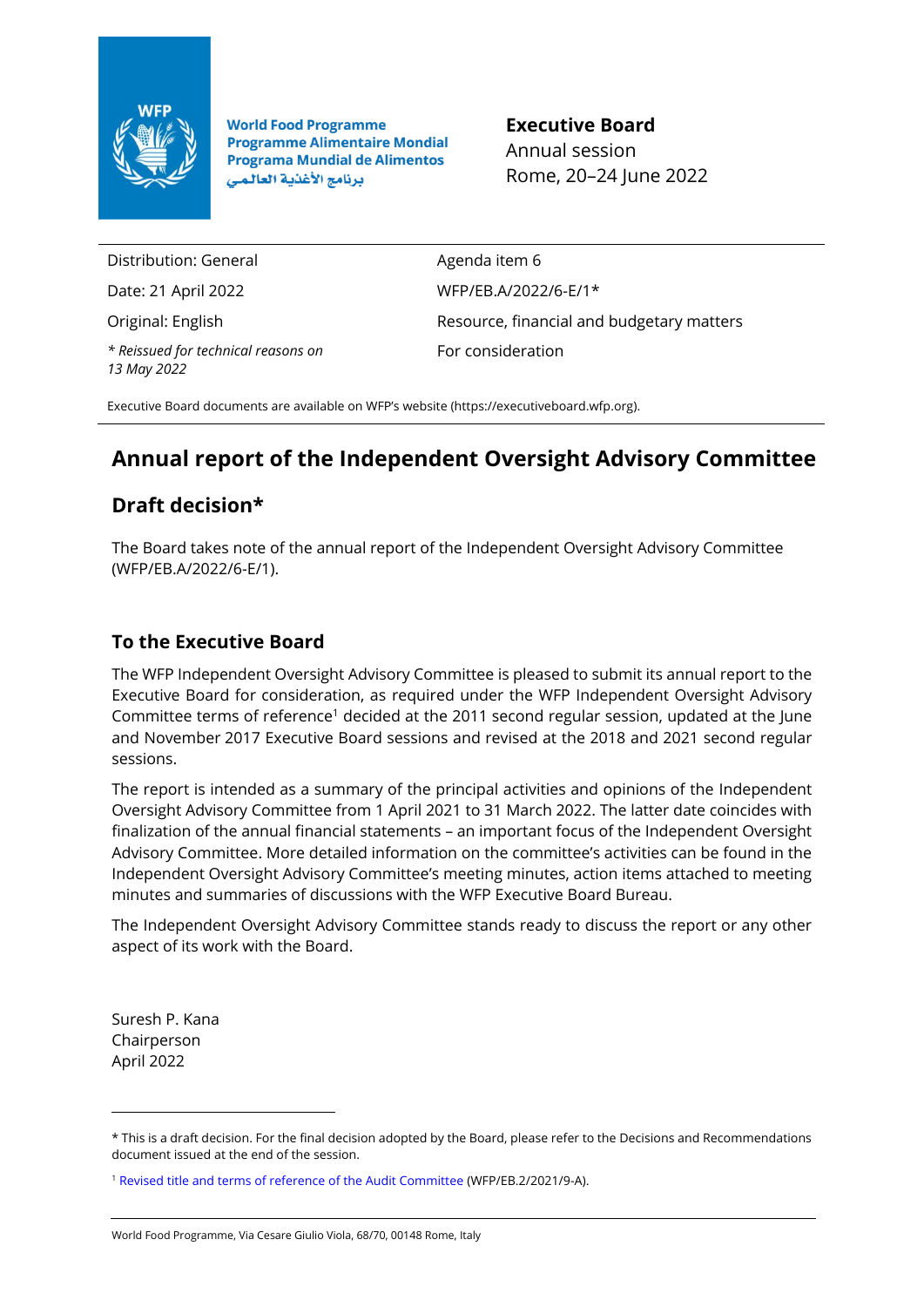#### **Executive summary**

The Independent Oversight Advisory Committee implemented its workplan in accordance with its terms of reference with the full cooperation of the Executive Director and management.

While there are clear areas of opportunity for improvement, no material weaknesses were identified in the governance, risk management or control processes in WFP that would seriously compromise the overall achievement of WFP's strategic and operational objectives. Further, no material misstatements in the annual financial statements of WFP for the year ended 31 December 2021 were brought to the Independent Oversight Advisory Committee's attention. In this regard the Independent Oversight Advisory Committee relied on assurances and presentations from management, the Office of the Inspector General and the External Auditor.

The External Auditor has agreed to issue an unqualified opinion on the annual financial statements at 31 December 2021.

This is the eleventh year that WFP is providing an overall statement on internal control. The Independent Oversight Advisory Committee welcomed the changes to the process of preparing the statement in internal control which now incorporates a triangulation process with the Joint Inspection Unit recommendations review, the External Auditor findings, the Office of the Inspector General reports, the Office of Evaluation reports, matters highlighted during the monitoring of the corporate risk register, other assurance products and function leads, and reported material events.

The Independent Oversight Advisory Committee also noted the continued improvement in reducing the number of outstanding overdue actions on audit observations by management throughout 2021.

Overall the enterprise risk management process continues to evolve. WFP management is implementing the enterprise risk management programme in line with its decentralized manner of operations, allocating responsibilities for risk management in the regional bureaux and country offices. Each country office selects its own risk indicators with the Enterprise Risk Management Division checking the appropriateness of the indicators chosen. Progress under each of those indicators is monitored by staff from the relevant function. While the Independent Oversight Advisory Committee acknowledged the progress that was made in the enterprise risk management function there is still room for improvement in terms of designing the process of risk monitoring.

The Independent Oversight Advisory Committee welcomed the independent maturity assessment of WFP's enterprise risk management function carried out by the consulting firm Baldwin Global. The assessment focused on the strengths and weaknesses of enterprise risk management, the effectiveness of the enterprise risk management policy, and areas for improvements. Areas suggested for improvement are being considered by management.

The effectiveness of communication about the revised anti-fraud and anti-corruption policy is considered by management to be reflected in the increase in the number of fraud allegations reported to the Office of Inspections and Investigations. This is perceived as an indication of the impact of efforts to improve awareness of fraud. There are other factors that may have contributed to the increase in number of fraud allegations. However, the Independent Oversight Advisory Committee suggests management should look at the root causes of fraud in order to determine changes in internal controls to prevent fraud from recurring.

Despite serious challenges posed by COVID-19 travel restrictions and executive staff turnover, the Office of the Inspector General has delivered well on its audit plan for 2021 and demonstrated a high degree of adaptability and effectiveness in challenging circumstances. The Independent Oversight Advisory Committee concurs with the assurance opinion that the governance and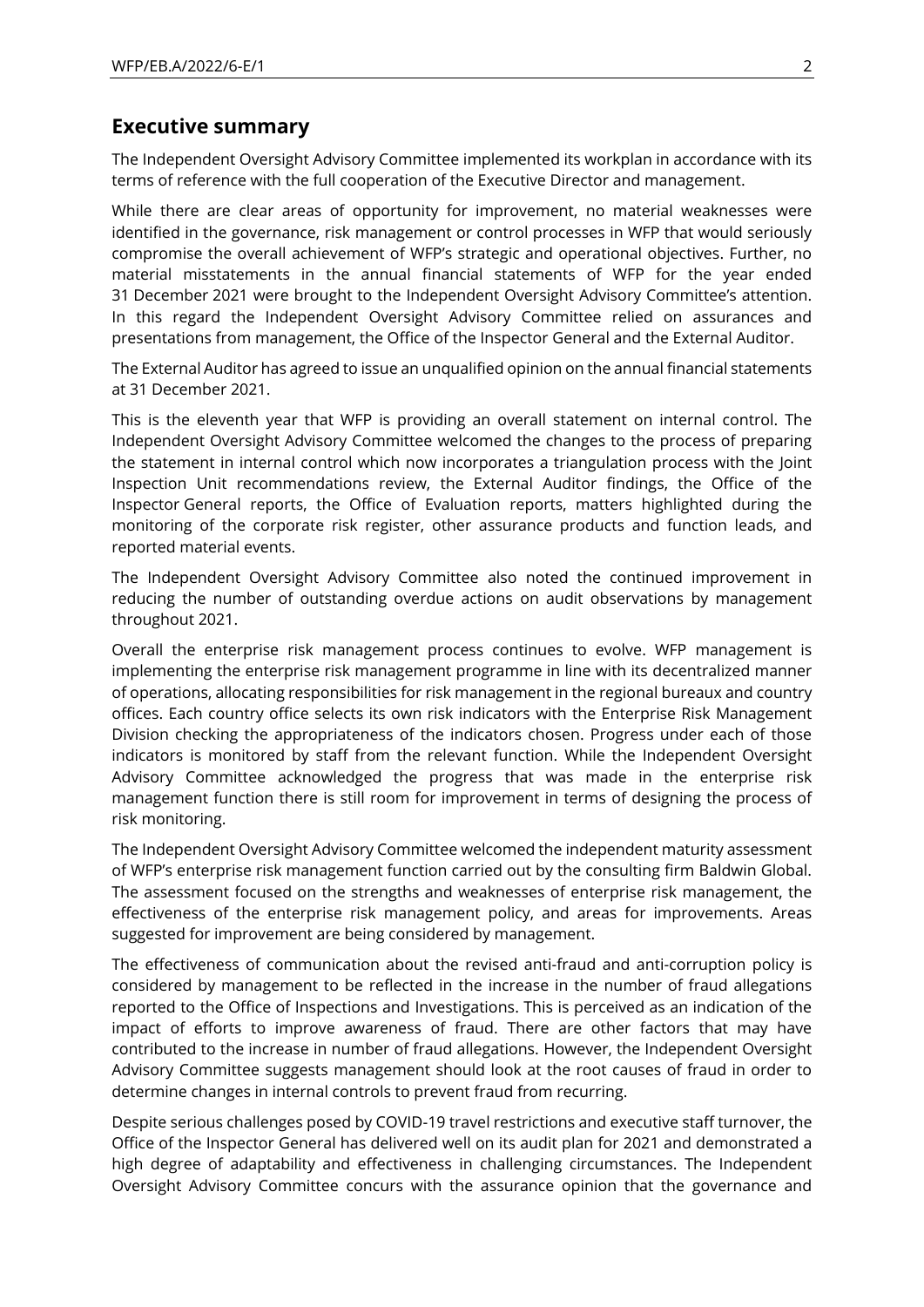control frameworks of WFP have been stretched and challenged by the rapid growth of the organization and increasing activities in difficult environments. This was also highlighted by the Independent Oversight Advisory Committee in its 2020 annual report.

The number of investigations arising from the implementation of the anti-fraud and anti-corruption, harassment, sexual harassment, abuse of authority and discrimination and protection against sexual exploitation and abuse policies has increased significantly and the resource base in this area is under pressure. Travel restrictions under COVID-19 have placed pressure on the conduct and finalization of investigations with the historic benchmark of six months, from the decision to undertake a full investigation to its conclusion, being exceeded.

The Executive Director continues to set a strong tone from the top in relation to harassment, sexual harassment, abuse of authority and discrimination and protection against sexual exploitation and abuse policies. The inter-divisional standing committee overseeing the implementation of these policies continues its work diligently. Reporting of offences has increased significantly as has the caseload of investigations.

As regards the recent change in the Independent Oversight Advisory Committee's terms of reference to provide oversight over the evaluation function, the Independent Oversight Advisory Committee has been deliberating the operationalization of this change and its implications. In addition, in line with the spirit of the Joint Inspection Unit recommendation that fosters harmonization across the United Nations system, the Independent Oversight Advisory Committee has also reviewed the way other United Nations entities have implemented similar provisions. The committee will continue these discussions with the Bureau to ensure that expectations of the Independent Oversight Advisory Committee in providing oversight over this area are clear.

With the dramatic increase in humanitarian assistance expected over the foreseeable future, management will be continually challenged to ensure that the internal capacity in terms of resourcing, information technology, risk management and internal controls continues to be enhanced to cope with the surge in activity over the foreseeable future. WFP has done exceptionally well on fundraising and efforts in the area should continue.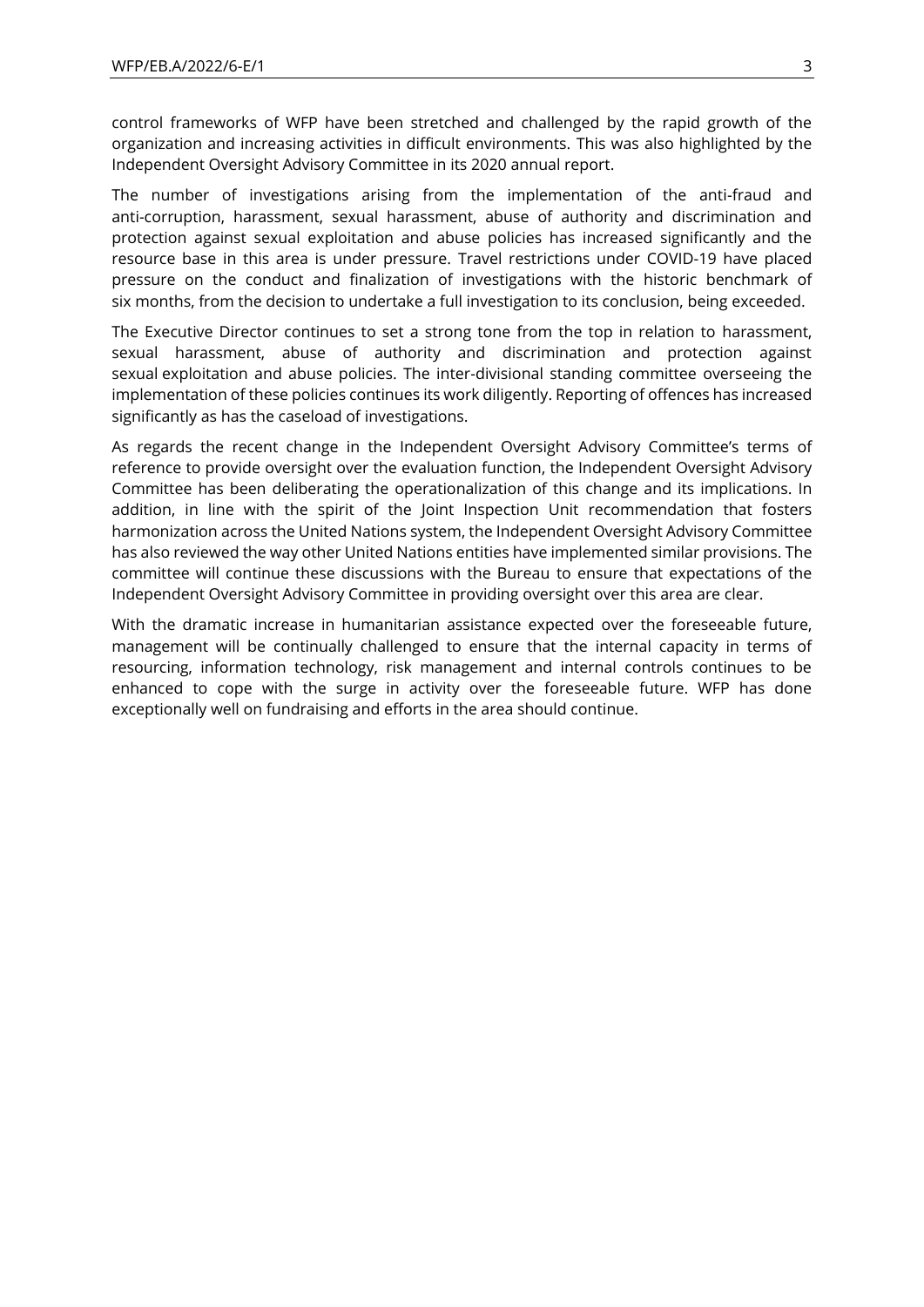### **Introduction and functions of the Independent Oversight Advisory Committee**

#### **Terms of reference**

- 1. The Independent Oversight Advisory Committee's (IOAC) terms of reference which were adopted by the Board at its 2011 second regular session were revised at the 2017 annual session of the Executive Board to specifically include the oversight strengthening activities such as the advice on the performance of the Inspector General and Director, Oversight Office and on the annual plan for oversight activities of the Office of the Inspector General. The terms of reference were further expanded at the 2017 second regular session to include the oversight of ethics within WFP as part of its core mandate and to change the composition of the selection panel.
- 2. During 2018, in line with the Joint Inspection Unit's (JIU) recommendations, the terms of reference of the IOAC were expanded to: i) include an annual self-assessment of its performance and report thereon to the Executive Board and Executive Director, and ii) provide incoming IOAC members with a one-day induction, similar to that arranged for new Executive Board members and observers, prior to their first meeting. Additional changes to the terms of reference expanding the scope of the IOAC to include oversight of the Office of Evaluation, an increase in meetings to four times a year and conducting an independent performance evaluation every three years were approved at the 2021 second regular session in November.
- 3. The IOAC Rules of Procedure, which provide additional guidance, are available on the IOAC web page<sup>2</sup>. Changes made this year to the Rules of Procedure include the requirement for an annual self-assessment of its performance and an independent performance evaluation every three years.
- 4. For the year ended 31 December 2021, the IOAC's responsibilities include advising the Board and the Executive Director on:
	- $\triangleright$  internal audit:
	- ➢ risk management and internal controls;
	- $\triangleright$  financial statements:
	- ➢ accounting;
	- $\triangleright$  external audit:
	- $\triangleright$  values and ethics;
	- $\triangleright$  evaluations; and
	- $\triangleright$  allegations of inappropriate activity.

#### **Composition of the IOAC**

5. A list of the IOAC's current members is provided in annex I. This composition reflects gender and regional balance as determined by the Board.

<sup>2</sup> [https://executiveboard.wfp.org/independent-oversight-advisory-committee.](https://executiveboard.wfp.org/independent-oversight-advisory-committee)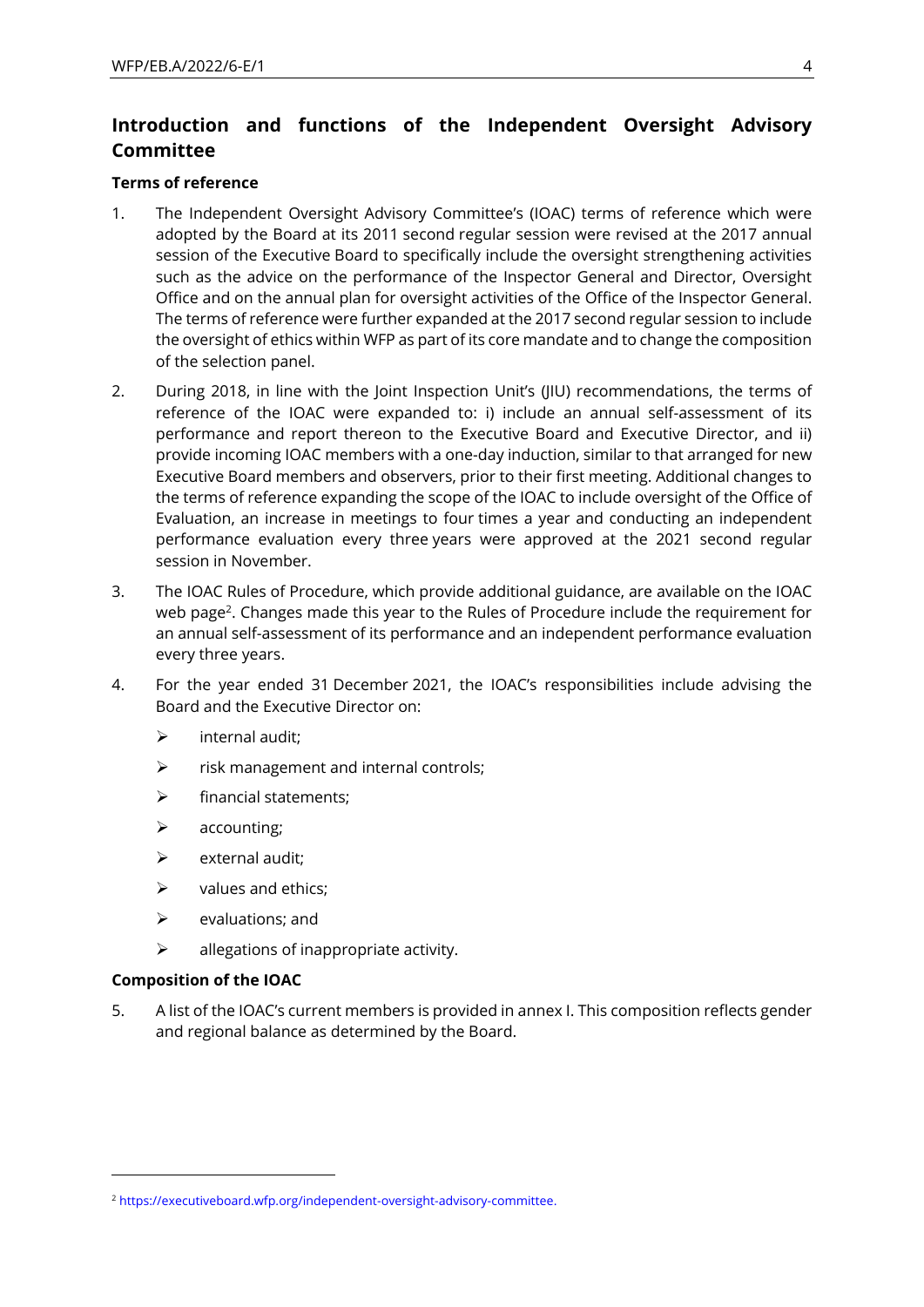#### **IOAC activities**

- 6. This report covers the period from 1 April 2021 to 31 March 2022. It provides an overview of the IOAC's work and highlights issues that require the attention of the Board and the Executive Director*.*
- 7. The IOAC met virtually and in-person four times during this period in July 2021, September 2021, December 2021, and March 2022. Between formal meetings, telephonic conferences were held by IOAC members or by the IOAC Chair with the Inspector General, WFP management, the External Auditor and the Executive Board Secretary regarding matters that required the IOAC's attention*.* The Executive Director or the Chief of Staff met with the IOAC at most of its meetings. The IOAC continued with the practice of holding executive sessions with the Deputy Executive Director and the Inspector General at each of its meetings during this period. The IOAC also met with the Director of Internal Audit and the Director of Inspections and Investigations.
- 8. On the first and last days of each meeting, the IOAC holds executive sessions, generally with the Executive Director or Deputy Executive Director and the Chief of Staff. These sessions focus on strategic issues and provide the IOAC with insights into WFP's priorities and needs. The sessions are also used to share the IOAC's insights and concerns with the Executive Director/Deputy Executive Director/Chief of Staff and to communicate matters requiring the Executive Director's immediate attention*.*
- 9. The IOAC's meetings with the Executive Board Bureau continue to be an essential link to the Board. The Bureau provides the consolidated views and priorities of WFP's Member States. This interaction is the IOAC's primary means of advising the Board on the status of WFP's governance, ethics, risk and control efforts.
- 10. Field visits are critical for IOAC members' understanding of WFP's operations. Visits are planned in consultation with the Deputy Executive Director, the Executive Board Bureau, the Executive Board Secretariat and the country directors. Expenses are covered by the IOAC budget and are minimized by arranging travel in the geographic region of the IOAC member participating in the field visit. However, in view of COVID-19 travel restrictions field visits could not be undertaken during the period. These will be resumed once travel restrictions are lifted.

#### **Financial statements**

- 11. The draft annual financial statements were presented to the IOAC. Management and the External Auditor assured the IOAC that the financial statements had been prepared in accordance with International Public Sector Accounting Standards.
- 12. The IOAC commends management's success on the substantial increase in funding to USD 9.8 billion (2020: USD 8.9 billion).
- 13. Total expenses increased to USD 8.9 billion (2020: USD 8.1 billion) with cash-based transfers (CBTs) increased by USD 200 million for a total of USD 2.3 billion. The Syrian Regional Refugee Response emergency had a 21 percent share of the total CBTs distributed, followed by a 16 percent share in Yemen.
- 14. The surplus increased by USD 886 million (2020: USD 850 million). This is largely due to the growth in revenue and the time lag between revenue recognition and spending. In 2021 88 percent of the surplus was generated by high value contributions received just before year-end for Afghanistan and Pakistan.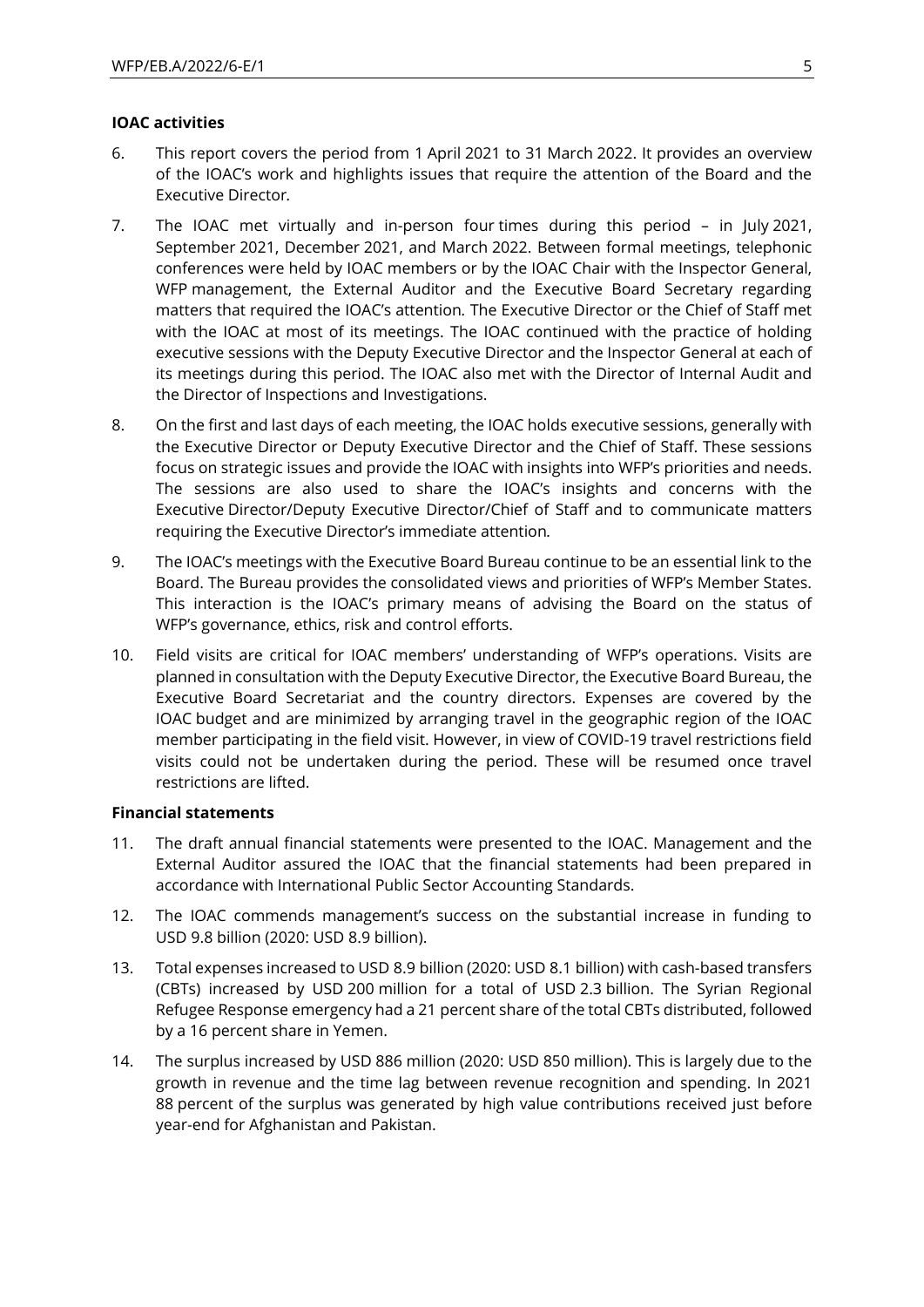15. Total assets increased by 12 percent to USD 11.7 billion primarily due to the growth in contributions receivable, cash, inventories and investments driven by the growth in operations. Food inventories increased by 22 percent over 2020 with price increases being the primary driver. Total liabilities are 4 percent higher to USD 3.7 billion.

#### **Treasury and investments**

- 16. The committee received information on the performance of the WFP investment management. The activities within the investment management were reported to be compliant with WFP policies and risk tolerance. During 2021, the World Bank Treasury performed a full end-to-end review of the inhouse investment portfolio. The findings were marginal risk reduction measures and enhanced control recommendations.
- 17. Ninety-eight percent of WFP balances at year-end were with A- or better rated banks or securities investments. This indicates a very low overall credit risk for the cash and short-term investment balances.
- 18. The employee benefit funds portfolio rose by 15.0 percent in 2021 while the long term liabilities decreased by 4 percent. As a consequence the funding ratio of the long-term employment benefit liabilities increased from 91 percent to 108 percent. This is a positive development however the conflict in Ukraine and expected interest rate increases may negatively impact the portfolio in 2022.

#### **External audits**

- 19. The External Auditor audited WFP's financial accounts for the year ended 31 December 2021 and issued an unqualified opinion. The External Auditor reported no material misstatements to the IOAC.
- 20. This is the final year of WFP's six-year contract with the Cour des comptes or the Auditor General of France for the external audit of WFP. The External Auditor audited WFP's audited annual accounts for the year ended 31 December 2021 and conducted performance audits on WFP's management oversight and management of cooperating partners.
- 21. The performance audits had not been completed and the results will be reviewed prior to the departure of the Auditor General of France. Knowledge transfer between Bundesrechnungshof of Germany or the Federal Audit Office of Germany and the Auditor General of France is currently underway to ensure a smooth transition.
- 22. At the second regular session of the Executive Board in 2021 the Bundesrechnungshof of Germany or the Federal Audit Office of Germany was appointed as the External Auditor and would serve from 1 July 2022 to 30 June 2028. This appointment was made on the recommendation from the evaluation panel of the Bureau of the Executive Board on which the IOAC participated.

#### **Enterprise risk management and internal controls**

- 23. In the last few years WFP's management has been focused on improving enterprise risk management (ERM) processes. The IOAC has spent extended time to discuss matters related to risk management and accountability to develop the maturity of ERM. The discussions with the Chief Risk Officer and his team indicate that providing advice and guidelines to the field is gaining traction.
- 24. WFP management is implementing the ERM programme in a decentralized manner, following the decentralized model of WFP, allocating responsibilities for risk management in the regional bureaux and country offices. Each country office selects its own risk indicators from a corporate library of key risk indicators (KRIs), with the ERM Division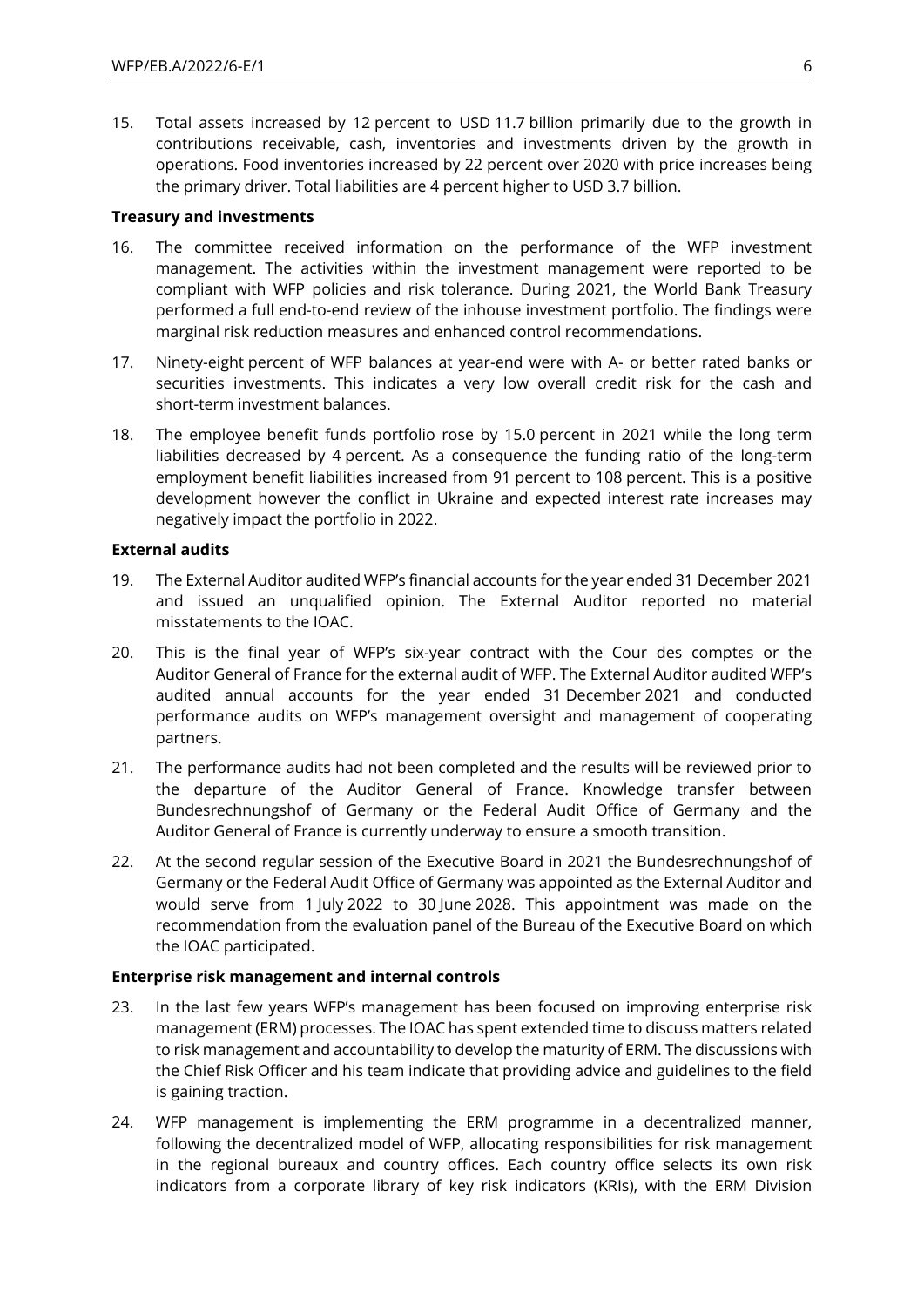checking the appropriateness of the indicators chosen. Progress under each of those indicators was monitored by staff from the relevant function.

- 25. The IOAC acknowledged the progress that was made in the area of risk management. However, there is room for improvement in terms of designing the process of risk monitoring. Firstly, the list of KRIs should be comprehensive enough to reflect all risks for WFP and all country offices. Secondly, there should be a process to ensure that a country office would monitor KRIs that are the most appropriate for their risk profile and risk appetite. Thirdly, there should be segregating duties between designing monitoring and collecting the data. Fourthly there should be a loopback mechanism between audit, investigation and evaluation findings and risk registers to foster learning.
- 26. The IOAC welcomed the maturity assessment of WFP's ERM function carried out by the consulting firm Baldwin Global. The assessment focused on the strengths and weaknesses of ERM, the effectiveness of the ERM policy, and areas for improvements. Areas of governance, leadership, risk culture, and crisis management were assessed to build further on those strengths to reach maturity. However, there were six recommendations put forward by Baldwin Global who advised management to produce a simplified summary of the policy; improve communications and liaison with field offices; ensure that all country offices had appropriate support from risk and compliance advisors; create a mobile risk and compliance advisor unit for deployment in emergency settings; simplify risk analysis; and clarify control and mitigation measures. The function of risk and compliance advisors in country offices is crucial and it should be staffed by experienced personnel, well positioned within the structure of the field to take ownership for the risk management.
- 27. Additionally, the IOAC recommended developing instruments for the management of risks in country offices, including adapting existing instruments to needs in the field, following a bottom-up approach that complemented the top-down approach used so far; and linking performance in ERM to annual performance reviews.
- 28. The Baldwin Global review serves as a good benchmark for measuring progress in the embedding of risk management into all of WFP's work. Management has confirmed that they will track implementation of the Baldwin Global recommendations and will provide the IOAC progress updates.
- 29. The IOAC looked at the ERM Division's role in ensuring internal control frameworks. The discussions have shown that the ERM Division is responsible for designing the anti-fraud and anti-corruption (AFAC) control framework. Individual functions such as CBT, supply chain and procurement own their respective frameworks. The second line is responsible for designing, reviewing and monitoring their control frameworks. The ERM Division has overall oversight over the second line. Thus, the IOAC recommended to the ERM Division to identify the residual risks that remain after implementing mitigation measures.
- 30. The IOAC welcomed the changes to the process of preparing the Executive Director statement on internal control that is provided on an annual basis and now goes beyond self-assessment. It incorporated a triangulation process with the JIU's recommendations review, the External Auditor, the Office of the Inspector General (OIG), the Office of Evaluation, the corporate risk register, other assurance products and function leads, a verification of reported material events and the OIG assurance opinion.
- 31. The IOAC inquired about the revised AFAC policy and recognized management's effort to communicate it throughout the organization. An increase in the number of fraud allegations reported to the Office of Inspections and Investigations (OIGI) was perceived as an indication of the impact of efforts to improve awareness of fraud. However, IOAC suggests management should look at the root causes of fraud in order to determine changes in internal controls to prevent fraud from recurring.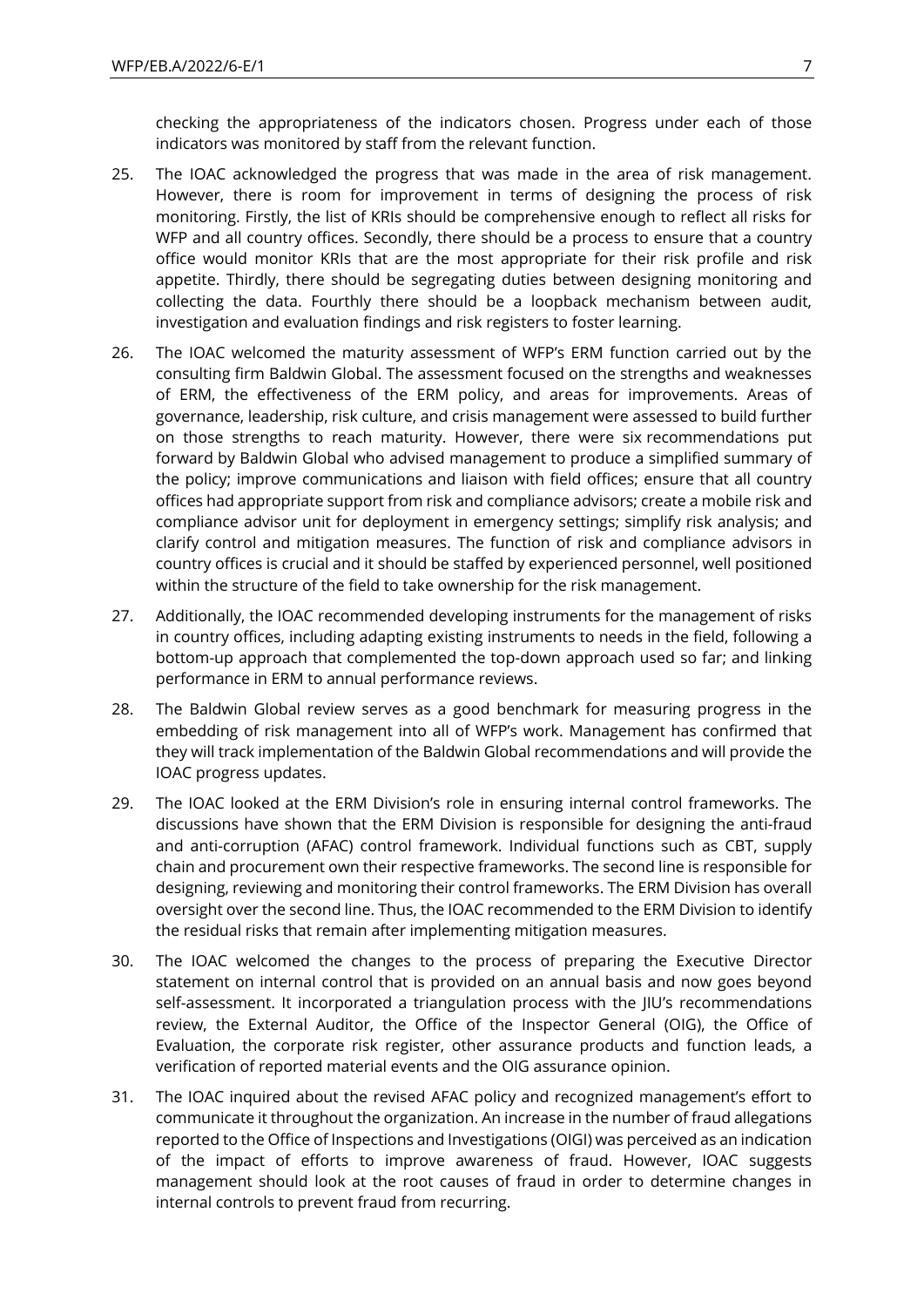32. Finally, the IOAC examined the preliminary ERM Vision 2023 and encouraged management to be more ambitious with its targets for headquarter functions and the regional bureaux. Additionally, under the new strategic plan, the ERM Division indicated that risk appetites and mitigation measures required some adaptations. The IOAC welcomed the simplification of the corporate risk register and a reduction in the number of priority risks from the current 14 to 7 from calendar year 2022 which facilitated senior management's engagement in risk management.

#### **Internal audit and investigations**

- 33. Internal audits, advisory assurance and proactive integrity reviews (PIRs) carried out by the OIG are key documents that provide assurance on governance, policy, risk, resources, operational and accountability issues through independent and objective oversight services.
- 34. The OIG is an independent oversight entity regulated by a charter approved by the Executive Board. It consists of two units: the Office of Internal Audit (OIGA) and OIGI. The work and output of both units played an important role in the Inspector General's assurance opinion for 2021.
- 35. According to its terms of reference, the IOAC is responsible for advising the Executive Board and the Executive Director on internal audit. That includes, inter alia, oversight on the performance, staffing, resources and appropriateness of both the internal audit and internal investigation functions, as well as on the independence of the OIG.
- 36. The IOAC reviewed the Inspector General's assurance opinion for 2021 and concurred with the overall opinion that there were no material weaknesses in the governance, risk management or control processes that would seriously compromise the overall achievement of WFP's objectives. The IOAC also concurred with the assurance opinion that the governance and control frameworks of WFP have been stretched and challenged by the rapid growth of the organization and increasing activities in difficult environments. While maintaining the agility of field operations, enabling frameworks and related processes will require further maturing.
- 37. Regarding OIGA, the IOAC recognized the difficulties that the OIGA had to face because of severe travel restrictions imposed by the COVID-19 pandemic and turnover of OIG's executive staff. The original audit workplan for 2021, based on risk assessment and intention to focus on field operations, was reviewed and endorsed by the IOAC in March 2021. It consisted of 33 deliverables, comprising 20 country office audits, 11 thematic and information technology audits, 1 PIR and 1 advisory. Owing to uncertainty related to COVID-19 and the limited scope and assurance provided in 2020, the original audit plan for 2021 promised a slight increase of field audits and stable deliverables. The audit workplan was subsequently revised and approved by the Executive Director considering the ongoing travel restrictions and management needs. The revised number of deliverables was increased to 37 with a reduction in the number of full-scale country office audits to 17 and an addition of 9 special/ad hoc audits under OIGA's oversight (either direct involvement or supervision) focusing on specific areas of country operations.
- 38. The IOAC finds it commendable that, despite the surge of new COVID-19 variants and restrictions, the OIGA completed 33 deliverables in 2021, comprising 17 country office audits, 5 thematic and information technology audits, 1 PIR, 6 advisories, and 4 special/ ad hoc audits.<sup>3</sup> The OIGA has demonstrated a high degree of adaptability and effectiveness

<sup>&</sup>lt;sup>3</sup> These numbers include some audits from the 2020 workplan that were delayed and completed in 2021. Audits started in 2021 that were completed after the cut-off date for the OIG's 2021 annual assurance report will be included in 2022.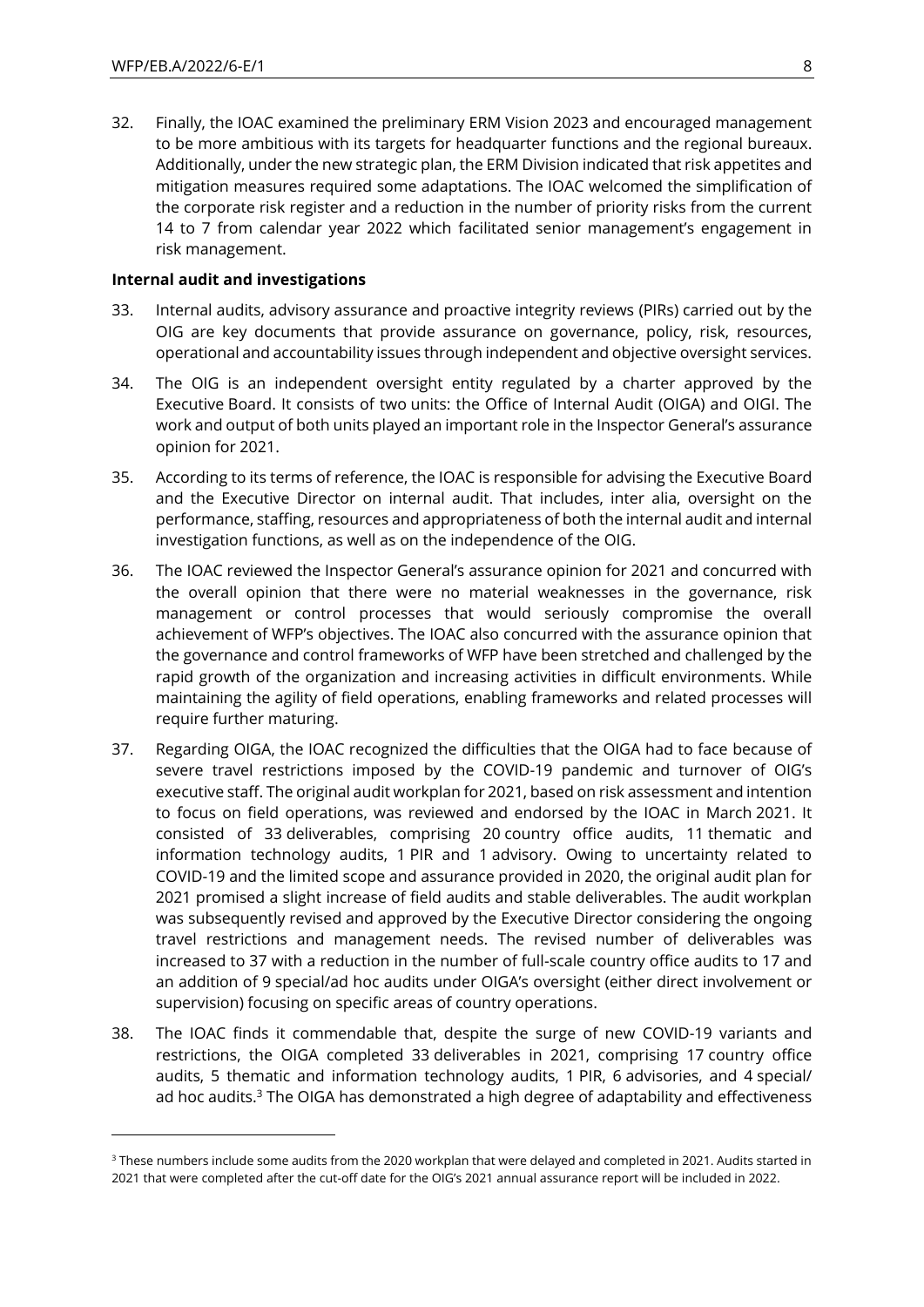in challenging circumstances. It managed to conduct 10 in-person field audits from its 2021 workplan.

- 39. In 2021, the OIGA introduced a new approach to country office audits focusing on five core areas: 1) beneficiary management; 2) CBT; 3) supply chain comprising procurement, logistics, and commodity management; 4) monitoring effectiveness; and 5) financial management and control.
- 40. Completed OIGA audit results reflected the positive trend of ratings with less material areas rated as unsatisfactory or needing major improvement. The country office audits completed in 2021 accounted for 34 percent of WFP's total field expenditures (USD 2.9 billion) and covered 7 of the 16 high-risk field operations. The OIGA issued one "unsatisfactory" rating, namely the country office audit of Mali. There were five country office audits rated as "partially satisfactory with major improvements needed", namely the country office audits of Ghana, Colombia, Cameroon, Mozambique, and Burkina Faso. The other audits were rated as "satisfactory" or "satisfactory with some improvements" needed.
- 41. None of the OIGA audits unearthed any weakness that was material to the overall achievements of the WFP's objectives. Critical risks were identified in individual audit assignments and were forwarded to management for prompt action. Nevertheless, high-risk and medium-risk OIGA audit observations continued to cluster in the areas of CBT, beneficiary management, cooperating partners (government and non-governmental), supply chain, and governance and risk management. Workforce planning (including protracted vacancies in key positions, staff turnover, and staff capacity) was a recurrent root cause which adversely impacted field operations requiring major improvements or rated as unsatisfactory. These issues are similar to those highlighted in audits of previous years and well explained in the Inspector General's assurance opinion and OIG's annual report for 2021.
- 42. The IOAC noted the continued improvement in reducing the number of outstanding overdue actions by management throughout 2021. Based on the audit report's original timeline agreed by management, there were 30 overdue actions, of which 14 were classified as high risk at the end of 2021, as compared to 80 at the end of 2020 and 114 at the end of 2019. Top items of overdue actions continued to cluster in the areas of CBT and beneficiary management.
- 43. Given the recurring audit observations of country offices and concentrated areas of outstanding overdue actions, the IOAC emphasized the needs for management to have effective looping back mechanisms whereby management at all levels share and learn from one another best practices and effective deployment of internal control measures with a view to closing recurring issues and addressing their root causes. To this end, the IOAC supports OIGA's activities to support management, for example in providing synthesis feedback.
- 44. In 2021, an independent audit firm (Ernst & Young) was engaged to perform an external quality assessment of OIGA. The assessment found that OIGA "generally conforms" to all applicable standards and code of ethics of the Institute of Internal Auditors and rated OIGA's maturity as proficient (4.5 on a scale of 1 to 6). On areas for improvement, the report highlighted the needs to improve coordination and harmonization with other internal oversight functions, namely evaluation and enterprise risk management; OIGA's talent management; and contribution of internal audit results to the management of the organization. The IOAC concurs with the main findings of the external quality assessment report and encourages WFP to explore ways to improve harmonization and workplan coordination between different internal oversight functions, especially between internal audit, including performance audit, and evaluation.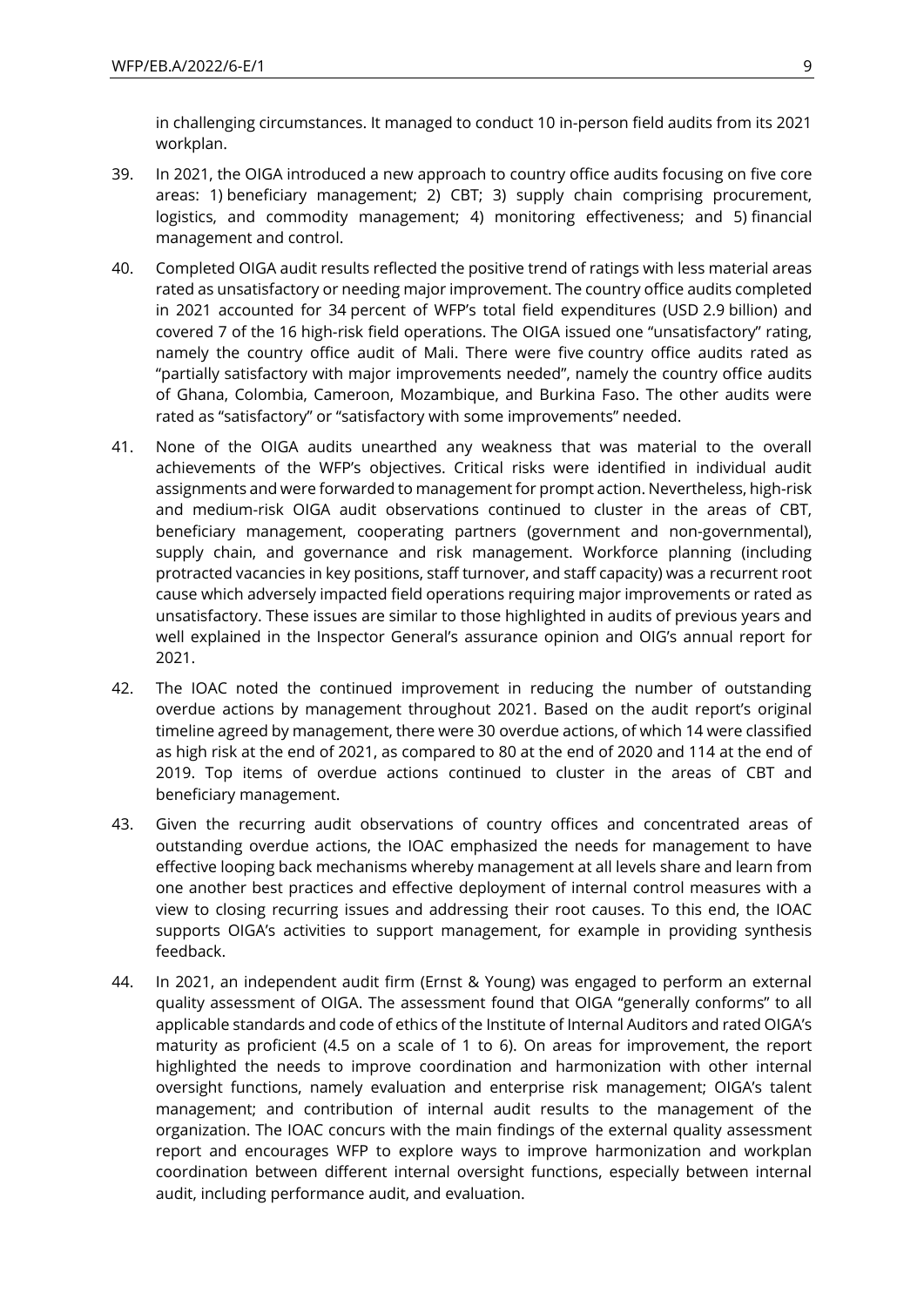- 45. The IOAC endorsed OIGA's workplan for 2022 targeting 34 deliverables, based on a full staff complement. The workplan consisted of 16 operational in-country audits and 18 thematic audits (including 5 information technology and data protection audits). The thematic audits will cover, among others: CBT assurance framework; CBT retailers; staff position management; budgetary applications/systems support; adaptability to shifts in funding landscape and donor obligations; food commodity management; conflict of interest PIR; human resources for emergencies; and gender and diversity.
- 46. Regarding investigations, the OIG's investigation work relates to allegations of misconduct and wrongdoing, related to, inter alia, alleged AFAC and reported violations of staff rules and regulations, policies and procedures including sexual exploitation and abuse, harassment, sexual harassment, abuse of authority and discrimination. These investigations are conducted by OIGI.
- 47. There has been a continuous increase in the intake of matters received by OIGI through its dedicated hotlines, referrals, emails and the like. Intake of cases in 2019 was 584, in 2020 was 616 and in 2021 was 778.
- 48. The total caseload managed by OIGI in 2021 was 1,323. Of these, 545 cases were from 2020 plus 778 of new cases. During the year 340 cases were closed after a preliminary review and 112 were closed after completing a full investigation. Consequently 871 cases were carried over to 2022.
- 49. In 2021, the OIGI completed 112 investigation reports, 54 of which were substantiated. The majority of the investigations were cooperating partners' issues with 81 investigations of which 48 were substantiated. Staff members were the subject of 12 investigations of which 3 were substantiated. Service contractors and vendors make up most of the other investigations.
- 50. Similar to 2020 over 50 percent of the OIGI cases in 2021 involved AFAC. Harassment, abuse of authority and discrimination accounted for another 13 percent. Other types of allegations represented 11 percent while sexual exploitation and abuse accounted for 10 percent.
- 51. Because the OIGI case volume in 2021 increased to 1,323 from 984 in 2019, it has been experiencing an increasing backlog. As at 31 December 2021, the average age of the portfolio of cases carried over to 2022 was 10 months old, from their date of receipt. The duration of investigations concluded in 2021, from receipt to their closure, was in average 11.8 months, ranging from 6.9 months for sexual exploitation and abuse (30 percent of investigations concluded), 13.2 months for fraud (55 percent of investigations concluded), to those related to harassement, abuse of authority and discrimination (6 percent) in 17.3 months.
- 52. OIGI still operated remotely in 2021 which invariably increases the time factor. The large growth in the caseload coupled with restrictions related to COVID-19 have increased the investigation backlog. However this has been partially alleviated with the addition of budgetary resources for staff and consultants, most of which planned for 2022.
- 53. The IOAC is still concerned about the increasing backlog of investigations. Given how important such investigations are to the reputation of the organization, it is essential that these be concluded at a faster pace.
- 54. To that end, the IOAC suggests that additional stratification be applied to the intake of investigations to identify those allegations which are of low risk and low financial value. Management could then determine an acceptable risk tolerance level. Allegations that fall under the risk tolerance level could then be submitted to management for actions instead of completing a full investigation.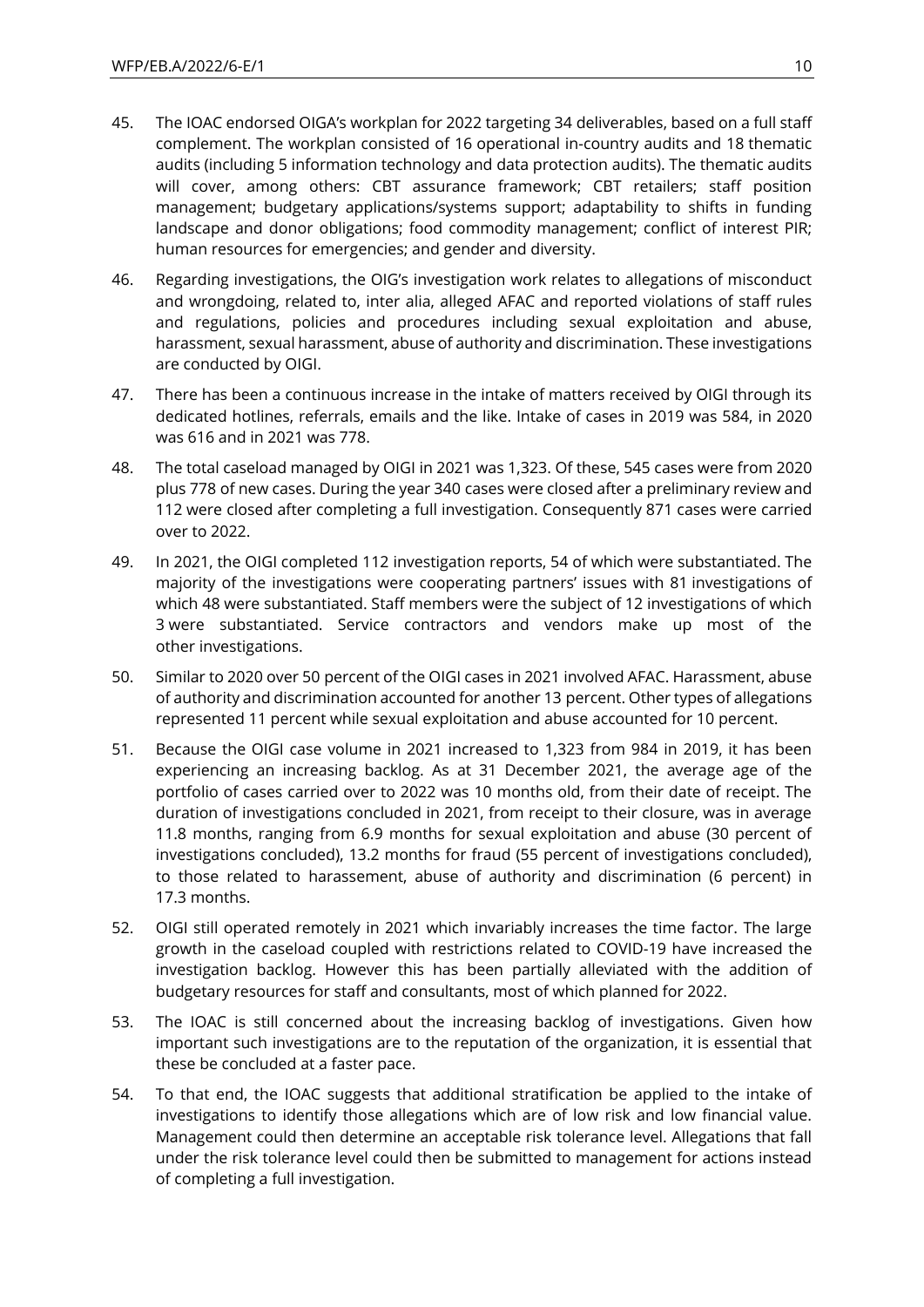- 55. The IOAC recognizes that there is a better staffing situation within the OIG. However, with an unprecedented number of emergencies, growth in CBTs, relative weaknesses in risk maturity, outstanding high-risk audit observations and surge in investigation cases, the committee expects that the third line of defense activities will only increase in the near future. Management should strive to improve the first line of defense to reduce the burden on the third line of defense oversight activities of evaluation and internal audit in identifying weaknesses which are recurring. In 2021, actual OIGI's expenses already accounted for 47.4 percent of total OIG's expenses and exceeded those of OIGA. To this end, the IOAC strongly urges management to continue to improve the capacity of OIGI; to support the improvement and effectiveness of screening and investigation processes; enhance management prevention efforts, especially with respect to work culture and AFAC; and explore ways to prioritize cases that require full-scale investigation work to ensure cost-benefit effectiveness of the organization.
- 56. In concluding this section, it is necessary for the IOAC to reiterate some concerns raised by the OIG. While the OIG has opined that no material weaknesses were identified in governance, risk management or control processes which would seriously compromise the overall achievement of the organization's strategic objectives, it is important to place on record the various weaknesses and deficiencies that the OIG has observed across different geographies and activities. High-risk and medium-risk OIGA audit observations continued to cluster in the areas of CBT, beneficiary management, cooperating partners (government and non-governmental), supply chain, and governance and risk management. Workforce planning (including protracted vacancies in key positions, staff turnover, and staff capacity) was a recurrent root cause which adversely impacted field operations requiring major improvements or rated as unsatisfactory. These issues are similar to those highlighted in audits of previous years and well explained in the Inspector General's assurance opinion and OIG's annual report for 2021. While progress has been made in addressing some of the long outstanding unimplemented control recommendations, the IOAC strongly urges the Executive Director and WFP's senior management to continue their focus on this area so that these deficiencies are rectified for the years ahead.

#### **Independent evaluation office**

- 57. In 2019 and 2020, the JIU issued two reports with specific recommendations to implement changes in the terms of reference of the audit and oversight committees in the United Nations system. Those recommendations read as follows:
	- a. JIU/REP/2019/6 (Review of audit and oversight committees in the United Nations system), recommendation 2: "The legislative and/or governing bodies of the United Nations system organizations that have not already done so should ensure that the terms of reference or charter of the audit and oversight committees of their respective organizations are revised to reflect all the internal oversight functions that are part of the responsibilities and activities of the committee, where applicable, by the end of 2021."
	- b. JIU/REP/2019/6 (Review of audit and oversight committees in the United Nations system), recommendation 6: "The legislative and/or governing bodies of the United Nations system organizations that have not already done so should request their audit and oversight committees to undertake a self-assessment every year and an independent performance evaluation every three years and report to them on the results."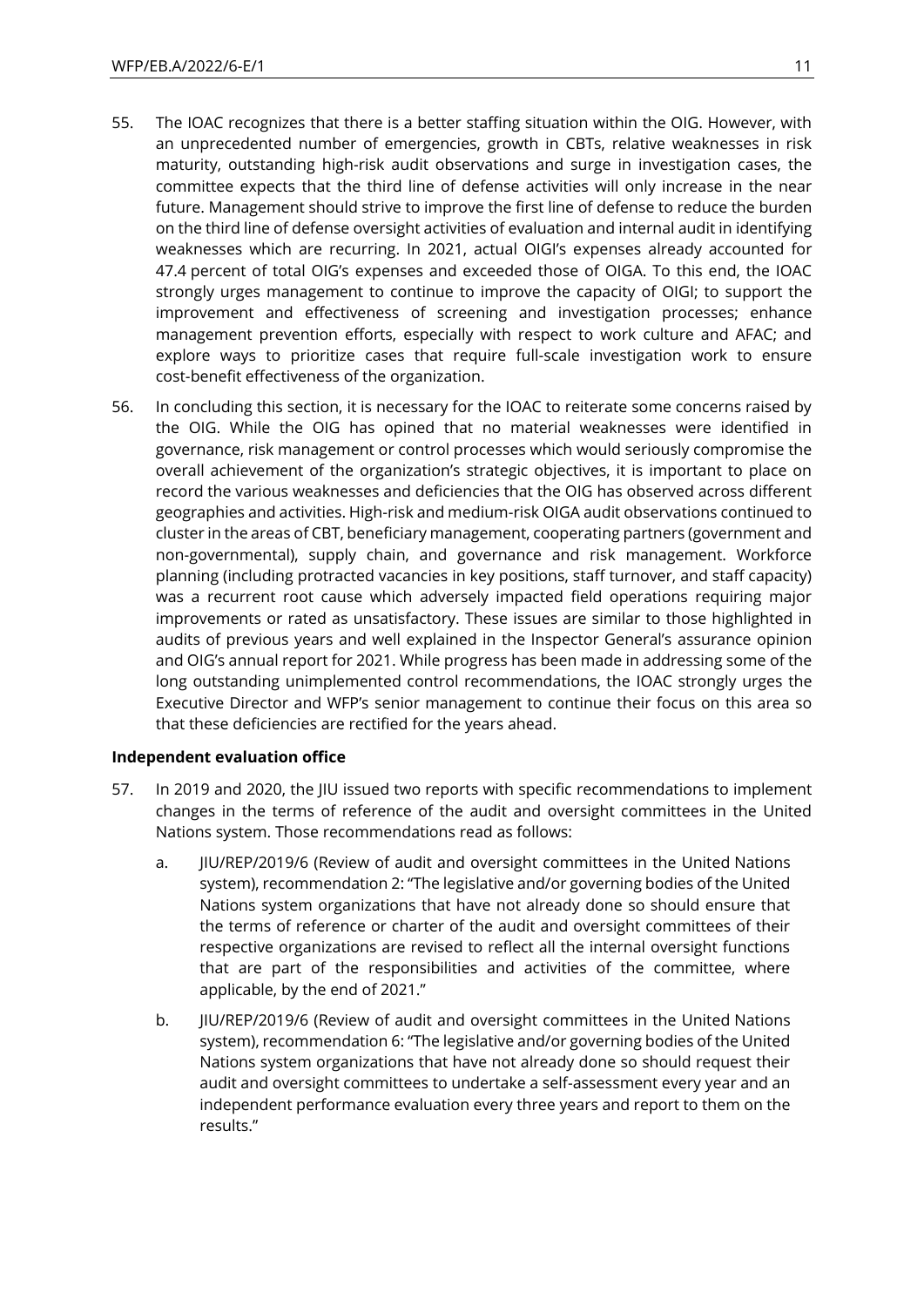- c. JIU/REP/2020/1 (Review of the state of the investigation function: progress made in the United Nations system organizations in strengthening the investigation function), recommendation 6: "The legislative bodies of the United Nations system organizations that have not yet done so should request that organizations update the terms of reference of their respective audit and oversight committees by the end of 2021 to include, where necessary, appropriate provisions to: (a) review the independence and mandate of the internal oversight office/investigation function; (b) review its budget and staffing requirements; (c) review its overall performance; and (d) issue related recommendations."
- 58. The three recommendations were reviewed by the Bureau as part of its annual review of the JIU recommendations addressed to the legislative bodies and it was agreed to proceed to their implementation, as indicated in the document "[Reports by the Joint Inspection Unit](https://executiveboard.wfp.org/document_download/WFP-0000121852)  [relevant to the work of WFP](https://executiveboard.wfp.org/document_download/WFP-0000121852)" submitted to the Board for its consideration at its 2021 first regular session.
- 59. Hence the revised terms of reference of the IOAC, included the following with respect to evaluation:

"[…] *evaluation*: evaluation policy; evaluation strategy and charter; annual work plan and budget; quality assurance systems for the evaluation function; and external assessments. Review the effectiveness of the evaluation function and provide a forum to discuss matters raised in WFP evaluations."

- 60. The IOAC has been deliberating the operationalization of this policy and its implications. In addition, in line with the spirit of the JIU recommendation that fosters harmonization across the United Nations system, the committee has also reviewed the way other United Nations entities have implemented similar provisions. The committee will continue these discussions with the Bureau.
- 61. Based on the inclusion of all internal oversight functions the revised title, Independent Oversight Advisory Committee, more accurately reflects its responsibilities and activities.

#### **People policy/strategic workforce planning**

- 62. The people policy was approved at the Executive Board annual session in June 2021 and a staffing strategy with a corresponding budget in November 2021.
- 63. The IOAC recognizes the importance of completing the strategic workforce planning. Three functional strategic workforce planning exercises had been completed by September 2021 and work for supply chain, security, programme and policy, human resources and evaluation was in progress. The committee will be reviewing the progress of this initiative at its July 2022 meeting.

#### **Ethics activities and ethics culture**

- 64. The Ethics Office is still being managed on an interim basis by a consultant. The position should be filled by the end of the second quarter of 2022.
- 65. The IOAC heard from the Acting Director of Ethics, who outlined progress made in the implementation of the workplan. The team completed work on conflicts of interest, the updated code of conduct, social media guidance and training on protection from sexual exploitation and abuse.
- 66. The office was also seeking to reach out more proactively to field offices and issue guidance more closely aligned with country needs. The committee suggested that the Ethics Office work with OIG investigations group to provide a high-level summary of the trends by regional bureau to identify training requirements.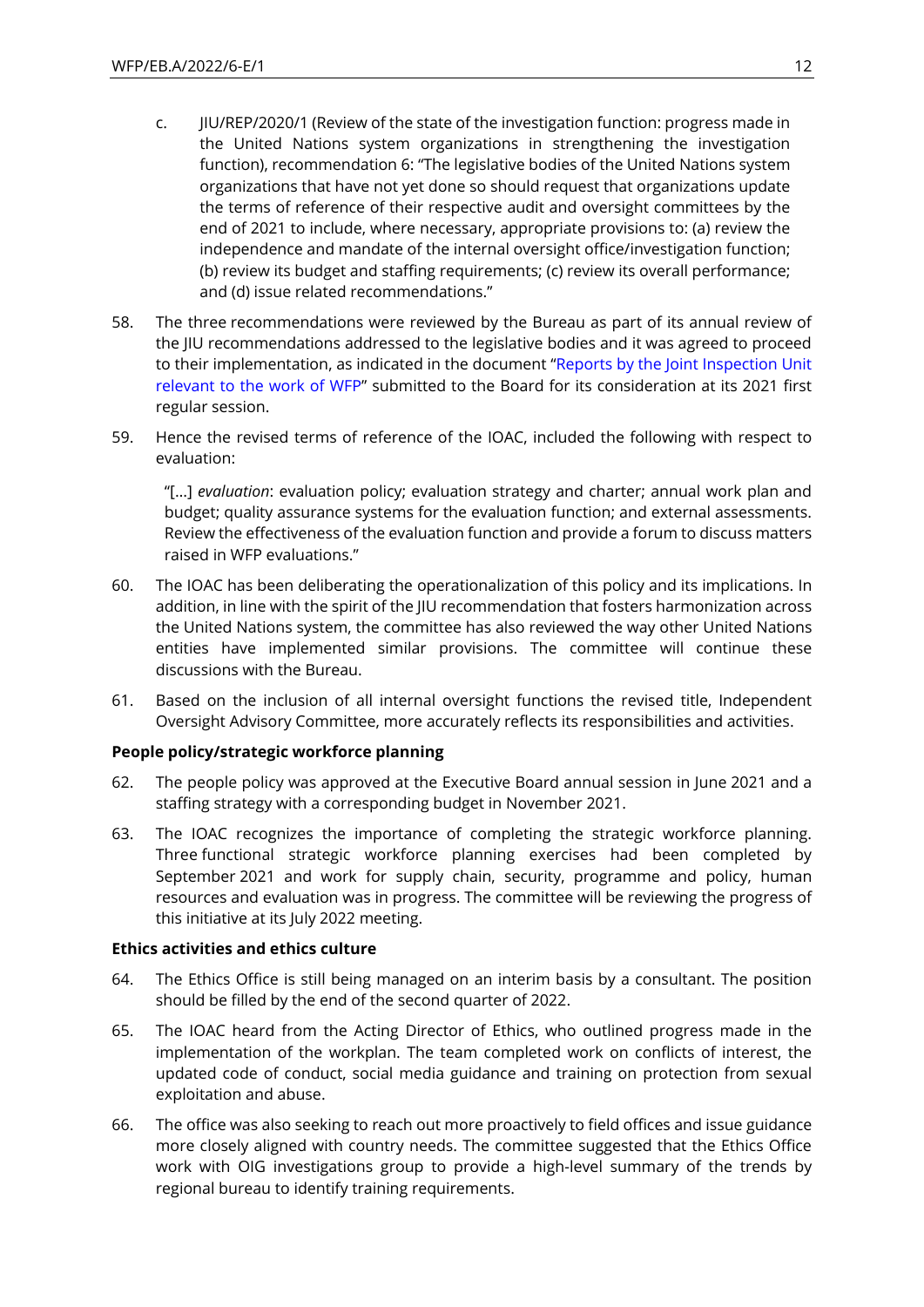67. The Inspector General conducted a maturity assessment of ethics and integrity in the organization in late 2020 and issued those recommendations in 2021. The advisory assignment found that the leadership group ranked at WFP was slightly above mid-level with a good foundation in place to improve. This report will assist the permanent Director of the Ethics Office in establishing a workplan for 2022 and future years.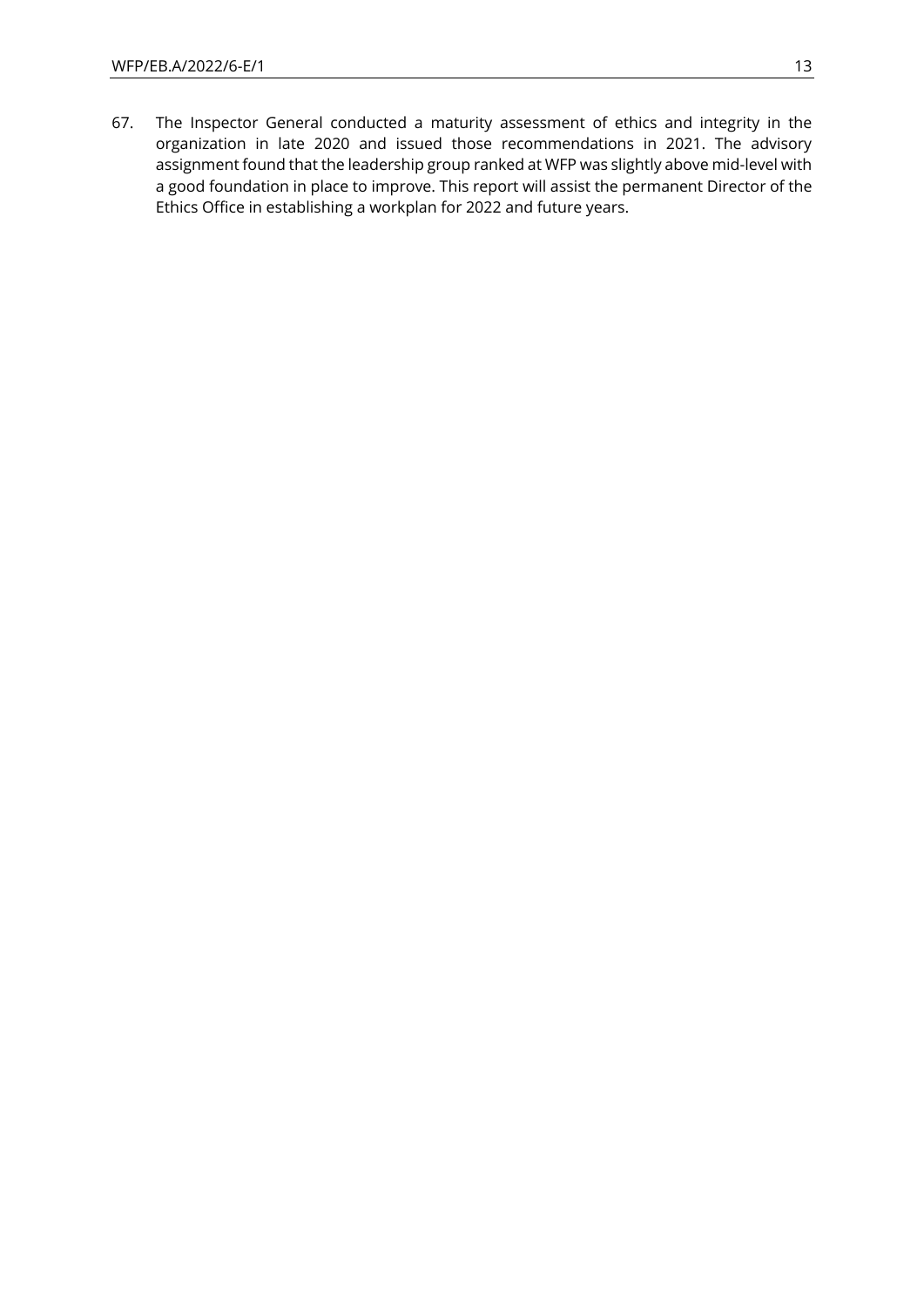## **ANNEX I**

## **Composition of the IOAC**

- ➢ Mr Suresh Kana: a South African national. His term is from 15 November 2015 to 14 November 2018 and has been extended to 14 November 2021. As approved by the Board at its 2021 first regular session, his term has been exceptionally extended for an additional year to 14 November 2022.
- ➢ Ms Agnieszka Slomka-Golebiowska: a Polish national. Her term is from 30 July 2017 to 29 July 2020 and has been extended to 29 July 2023.
- ➢ Mr Robert Samels: a Canadian national. His term is from 1 March 2019 to 28 February 2022 and has been extended to 28 February 2025.
- ➢ Mr Veerathai Santiprabhob: a Thai national. His term is from 15 November 2021 to 14 November 2024.
- ➢ Mr Darshak Shah: a Kenyan national. His term is from 15 November 2021 to 14 November 2024.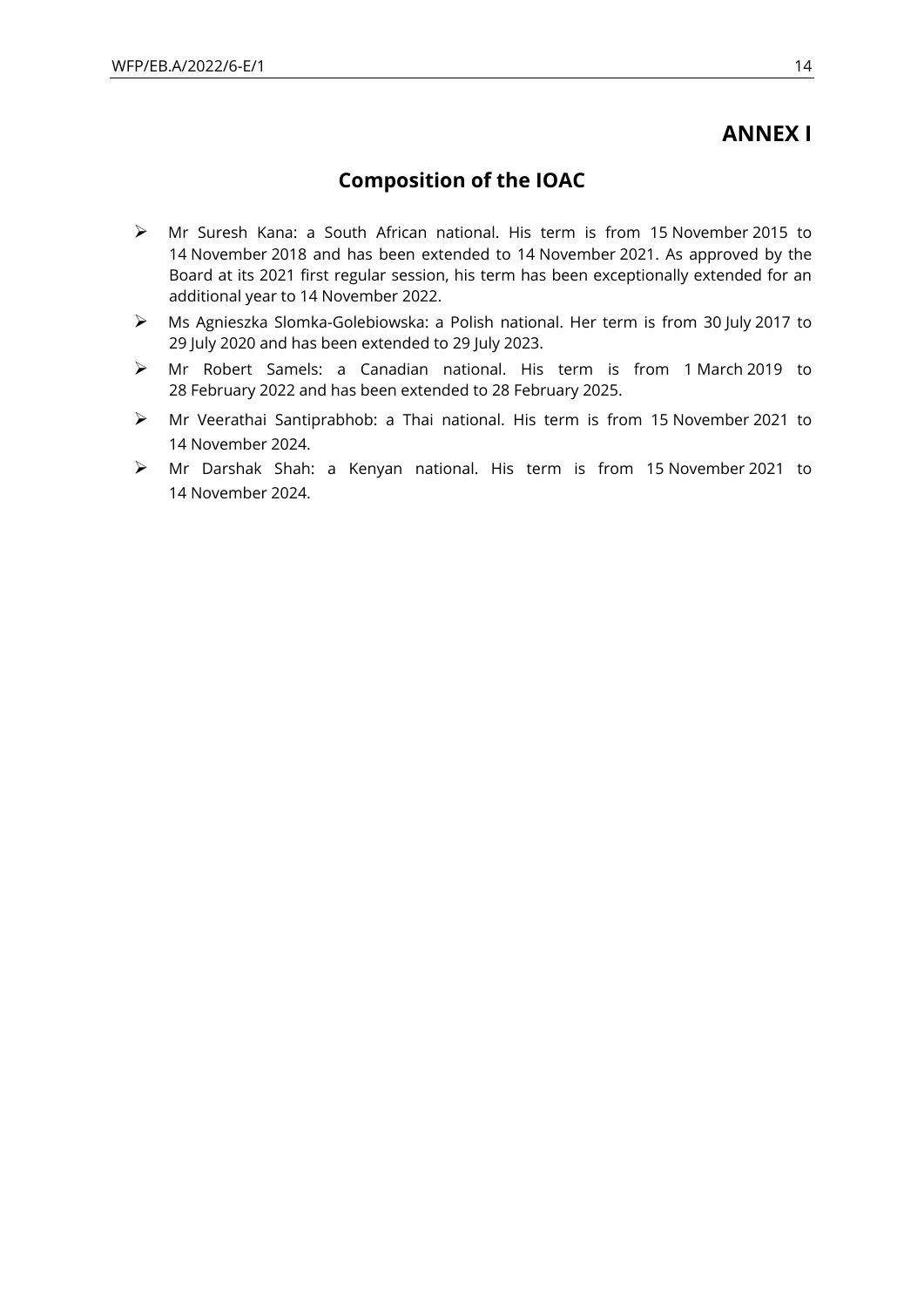# **ANNEX II**

| <b>IOAC ACTIVITIES</b><br><b>JULY 2021-MARCH 2022</b>          |                       |                       |                      |                       |
|----------------------------------------------------------------|-----------------------|-----------------------|----------------------|-----------------------|
|                                                                | <b>JULY 2021</b>      | <b>SEPTEMBER 2021</b> | <b>DECEMBER 2021</b> | <b>MARCH 2022</b>     |
| <b>Executive Session with</b><br><b>Executive Board Bureau</b> | $\sqrt{ }$            | √                     | √                    | √                     |
| <b>Executive Session with</b><br><b>Executive Director</b>     | √                     | J                     | √                    | √                     |
| Executive Session with Deputy<br><b>Executive Director</b>     | $\overline{\sqrt{2}}$ | J                     | √                    |                       |
| <b>Executive Session with</b><br><b>Inspector General</b>      | $\sqrt{}$             | √                     | V                    |                       |
| Operations                                                     | $\sqrt{}$             | √                     | √                    | √                     |
| <b>Evaluation matters</b>                                      | $\sqrt{}$             | √                     |                      | √                     |
| Oversight matters:                                             |                       |                       |                      |                       |
| - External audit                                               | $\sqrt{ }$            | $\sqrt{2}$            |                      | √                     |
| - Internal audit                                               | $\sqrt{ }$            | $\sqrt{}$             | $\sqrt{}$            | $\overline{\sqrt{} }$ |
| <b>Financial statements</b>                                    | $\overline{\sqrt{2}}$ | J                     | $\sqrt{}$            | $\sqrt{}$             |
| Accounting                                                     | √                     | √                     | √                    |                       |
| Performance and risk<br>management                             | √                     |                       | √                    |                       |
| Human resource matters                                         | $\sqrt{2}$            | √                     |                      | √                     |
| Internal control                                               | $\sqrt{ }$            | √                     | $\sqrt{}$            | √                     |
| <b>Ethics matters</b>                                          | $\sqrt{ }$            | √                     | √                    | $\sqrt{}$             |
| Legal matters                                                  |                       |                       |                      | $\sqrt{}$             |
| Allegations of inappropriate<br>activity                       | √                     | √                     | √                    |                       |
| Financial and budgetary<br>matters                             | ٧                     |                       |                      |                       |